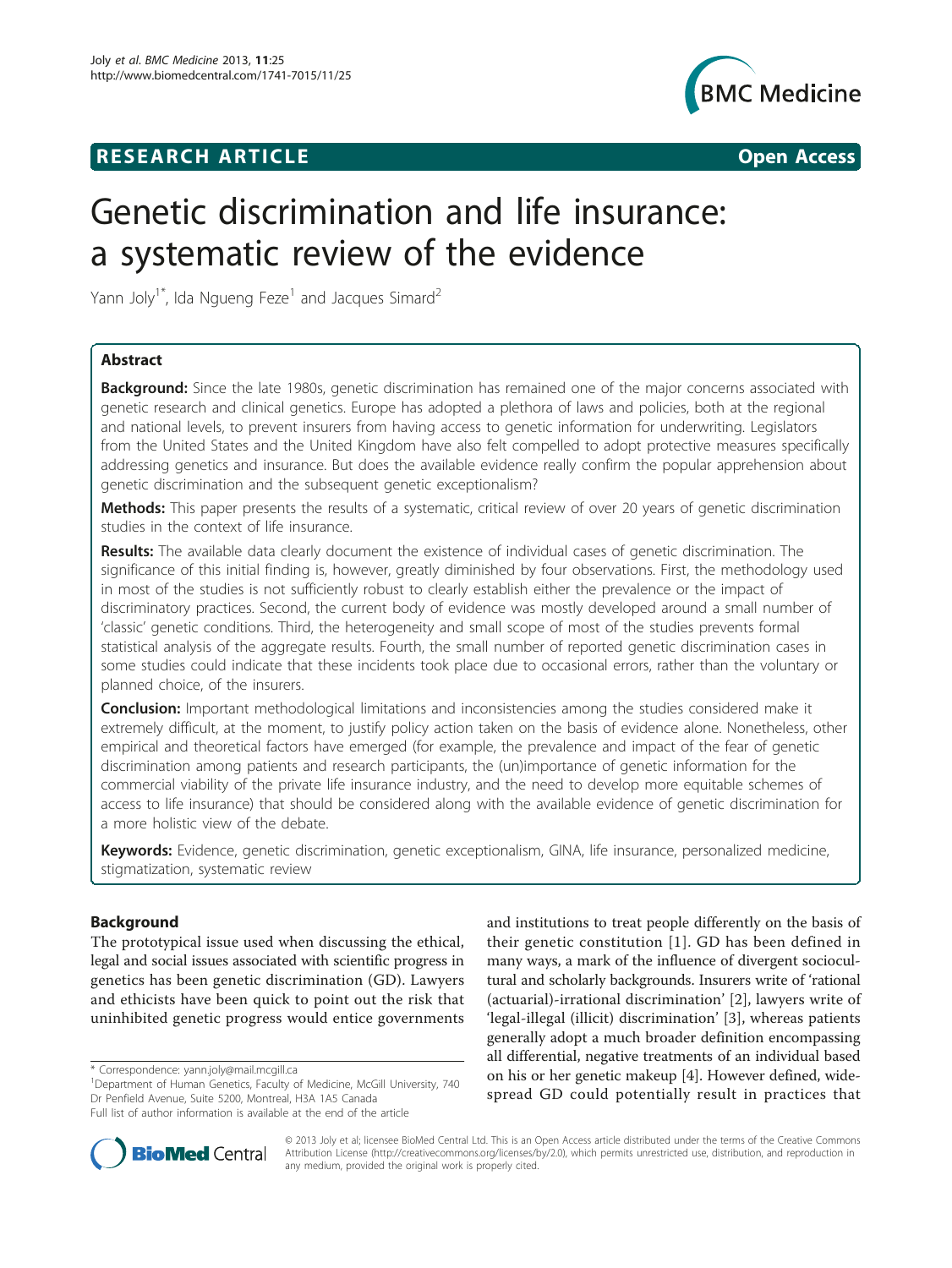exclude segments of the population from access to basic social necessities such as healthcare, insurance, housing, reproductive freedom and employment. Mass media has joined the debate, ensuring that the issue of GD is not confined to isolated academic discourse [\[5\]](#page-13-0).

Among the fields of potential discrimination, one of the most commonly-debated topics has been the use of genetic information by the insurance industry to select applicants and determine insurance premiums. The dual nature of personal insurance, which is partly considered as both a public and private good in most jurisdictions, and the relatively limited amount of public trust in the practices of the private insurance sector might explain some of this attention. Policymakers themselves have entered the arena of debate following substantial pressure from their constituents. In continental Europe, the legislative response has been swift and strong. GD is prohibited by the Convention on Biomedicine (1997), the Charter of Fundamental Rights of the European Union (2000), and the national legislation of many individual countries [\[6](#page-13-0)]. In the United States, the much-discussed Genetic Information Nondiscrimination Act of 2008 (GINA) (2008) offers protection mainly in the domains of health insurance and employment [[7\]](#page-13-0). In the United Kingdom, the Association of British Insurers and the British government have agreed on a Concordat and Moratorium on Genetics and Insurance that significantly restricts the capacity of British insurers to request genetic information from insurance applicants [[8](#page-13-0)]. Australian (2008 amendment to the Disability Discrimination Act), Canadian and East Asian policymakers have also been active in this area, although less so than their European counterparts [[6,9](#page-13-0)].

This paper focuses on GD in the field of life insurance. Life insurance facilitates the economic security of the policy holder. It is often described as a quasi-essential social good, a gateway good necessary to have access to important social and economic activities that provide considerable peace of mind to the policyholder [[10\]](#page-13-0). Access to life insurance is far from universal and it must generally be purchased through a contractual agreement with a private insurance company. The majority of life insurance applicants are accepted at a standard rate set by insurance companies. Nevertheless, for the small group of individuals excluded from the common pool, the consequences can be dire [\[11](#page-13-0)].

Is the substantial attention given to the question of GD in academic literature, popular media and policymaking circles justified by the empirical evidence currently available? In other words, are the observed concerns and responses based on documented cases of discrimination, anecdotes or other less visible factors? This question prompted us to undertake a study, which to our knowledge is the first attempt to systematically review all available empirical evidence of GD using the life insurance sector as a subject of analysis. This study analyzes actual cases of discrimination, the evidentiary limitations, and the possibility of drawing overarching conclusions from the available evidence.

# **Methods**

To assess the state of the evidence, we looked for all studies published in the scientific literature documenting the occurrence of GD in the context of life insurance.

# Selection of publications

We developed and applied the following inclusion criteria to identify and select eligible studies: published in English; focused on the collection or capture of information on the occurrence of GD in life insurance whether direct (through patients' or participants' self-report, such as interviews or surveys) or indirect (through professionals such as doctors, genetic counselors and insurers); focused on a primary or follow-up study (multiple publications on the same study were grouped together and treated as a single study). Narrative and systematic reviews were included only if they also presented additional empirical data on the occurrence of GD in the context of life insurance (that is, other than the data contained in the studies reviewed therein).

Eligible studies were excluded if: they did not focus in whole or part on the occurrence of GD in the context of life insurance; they offered insufficient evidence; or they contained serious methodological flaws. Editorial letters with no primary data, comments, opinions, abstracts and unpublished studies were excluded. Studies capturing the fear of GD rather than actual experiences were also excluded.

# Literature search

Searches were conducted from March until May 2012 on PubMed, Google Scholar, Social Science Research Network and Hein Online, using the Boolean operators 'OR' and 'AND' with various permutations of the following keywords: 'genetic discrimination', 'study', 'life insurance', 'survey', 'data', 'empirical evidence' and 'genetic test'.

First, we conducted keyword searches that produced a list including 534 search results. Using the terms 'genetic discrimination' and 'life insurance' combined ('AND'), we obtained a list of 29 publications from the database PubMed. We executed a search on Google Scholar including all the following keywords combined ('AND'): 'genetic discrimination', 'study', 'life insurance', 'survey', 'data' and 'empirical evidence'. This produced 155 search results. Our search on Social Science Research Network using the terms 'genetic discrimination' yielded 100 results. Our last search was conducted on Hein Online using the following combination of terms '("genetic discrimination" AND "life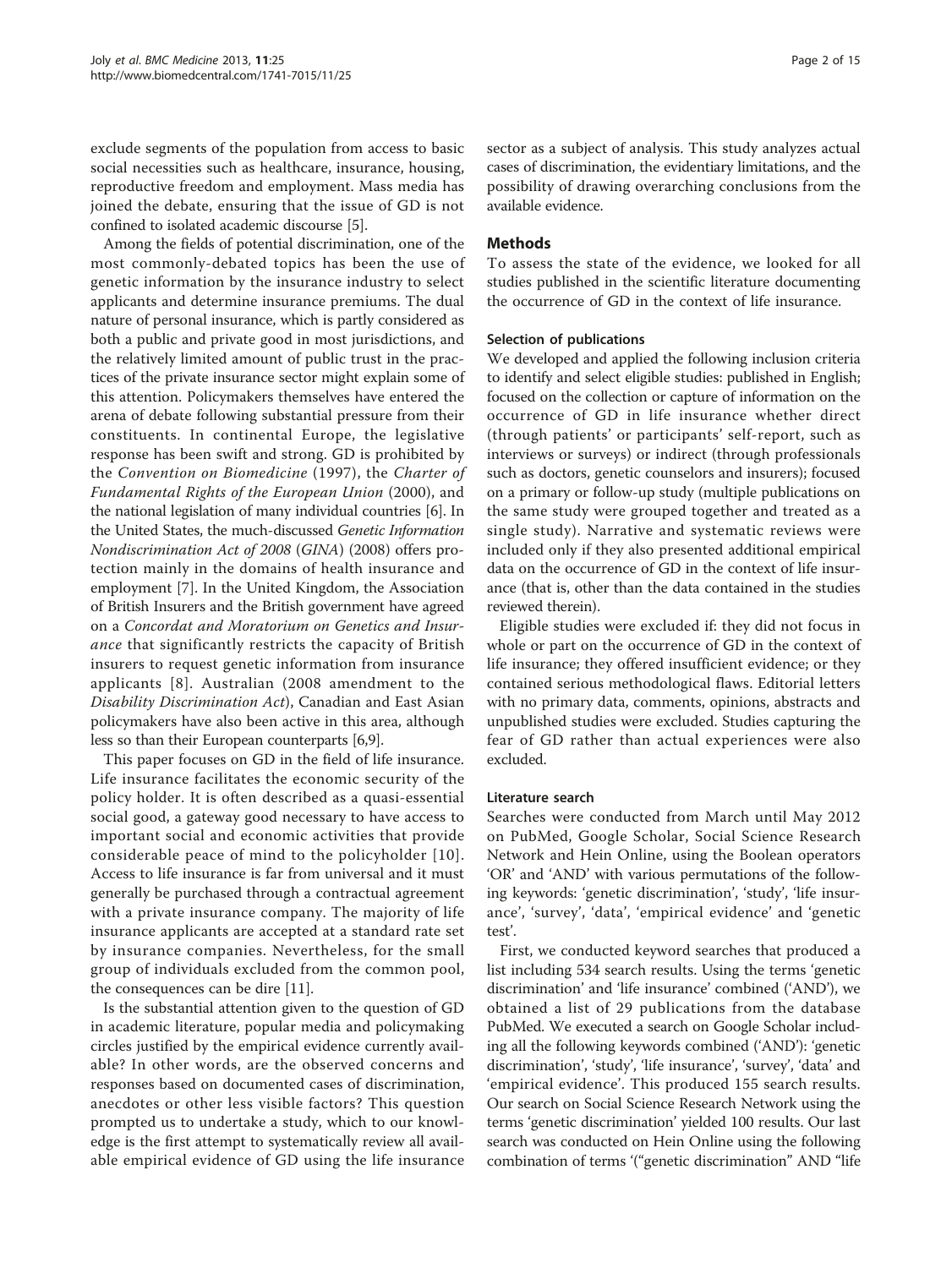insurance") AND "genetic test" OR "data" OR "empirical evidence" OR "survey"', and generated 250 results.

Second, applying our selection criteria, we reviewed the titles and available abstracts of each of the 534 search results identified through our keyword searches, and retained 29 publications.

Third, we performed a systematic hand search in the references list and bibliography of each of the 29 articles to identify additional relevant publications and assess cross-referencing. This led to 16 more eligible studies. Hence, we uncovered a total of 45 eligible studies relevant to GD in the context of life insurance.

Thereafter, eligible studies were each independently assessed for relevance by two researchers (YJ, INF). Applying the selection criteria above, we retained studies documenting experiences of discrimination through both direct and indirect evidence on the occurrence of GD. Based on these criteria, 12 studies were excluded. This final list was also compared with references and resources provided by a recent review dealing with GD in numerous contexts including life insurance [\[9](#page-13-0)]. The 33 studies retained represent a systematic overview of the empirical evidence of GD in the field of life insurance. For an overview of the search strategy, see Figure [1.](#page-3-0)

### Data extraction

The vastly different nature of the available studies suggested that formal statistical analysis and comparison of discrimination cases would be inappropriate. Instead, we analyzed the data through a social science comparative approach that incorporates both quantitative descriptive analysis and qualitative content analysis. Key elements of the selected studies were coded independently according to their relevance to pre-selected themes. We extracted information on study scope (country and context), genetic conditions (whether the study focused on a single or multiple conditions), definition of GD (how GD was construed by the researchers), validation (whether a formal validation process was disclosed by the authors), conclusions (how results were qualified: whether evidence of GD was found, whether policies or laws were required), and number of citations (how often the publication was cited by peers). Two trained researchers (YJ, INF) independently evaluated the results and discrepancies were resolved by consensus. Results obtained on individual themes were qualitatively analyzed and, where appropriate, converted to statistical data (values were rounded according to convention; this process was based on the information presented in Table [1](#page-4-0) [\[12](#page-13-0)[-44\]](#page-14-0)).

# Results and discussion

#### Scope and context

Together, the 33 studies represent two decades' worth of research published from 1991 to 2012 (see Table [1\)](#page-4-0).

A small peak in the number of studies (eight studies) can be identified between 2006 and 2007, which can be linked to the charged political climate in the US and renewed academic interest that prefaced the adoption of GINA. These studies generally gathered evidence through direct sources (that is, individuals commenting on their own experience with insurance companies), but some obtained their data through secondary sources such as insurers, insurance associations, health professionals or patient groups.

The majority of studies reviewed (73%) aimed at providing evidence of GD in a variety of fields (for example, employment, immigration, adoption and access to healthcare), including that of life insurance. A minority (27%) focused exclusively on the context of life insurance (see Table [1](#page-4-0)). The majority of the available evidence (58%) comes from studies involving North American population groups (see Figure [2](#page-8-0) and Table [2\)](#page-8-0).

Surprisingly, given the rather strong European policy response mentioned above, only six studies (18%) provided empirical data on the situation prevailing in continental Europe, and five of these studies were very specific in nature, addressing the context of familial hypercholesterolemia and hypertrophic cardiomyopathy in the Netherlands, hereditary breast and colorectal cancer in Norway, and Huntington's disease in Germany [\[24,](#page-13-0)[38,40,44](#page-14-0)].

The substantial number of studies carried out in Canada (seven studies), where no specific laws have been adopted to limit the use of genetic information by life insurers, and the absence of studies in a highly legislated European context, could suggest that the number of GD studies carried out in a given country, as well as the number of GD cases reported, does not necessarily have a strong correlative impact on policymaking. A notable exception to this trend could be Australia, whose Disability Act was amended following the publication of major studies on GD and an extensive report from the Australian Law Reform Commission [\[45\]](#page-14-0).

#### Genetic conditions investigated

The mitigated overall results are not easily interpretable and the task is exacerbated by the serious methodological challenges faced in some of these studies. One of the constraints concerns the range of genetic diseases investigated in the literature. Reviewing the scope of the 33 studies, it is apparent that they only uncovered evidence on a very limited number of highly penetrant, familial, adult-onset, relatively well-known genetic conditions.

The majority of the evidence is based on the following five conditions: Huntington's disease, hereditary breast and ovarian cancer, hemochromatosis, familial hypercholesterolemia and hereditary colorectal cancer (see Figure [3\)](#page-9-0). Of the 33 studies reviewed, 19 (58%) specifically focus on one of these five conditions (see Figure [4\)](#page-9-0). Moreover, evidence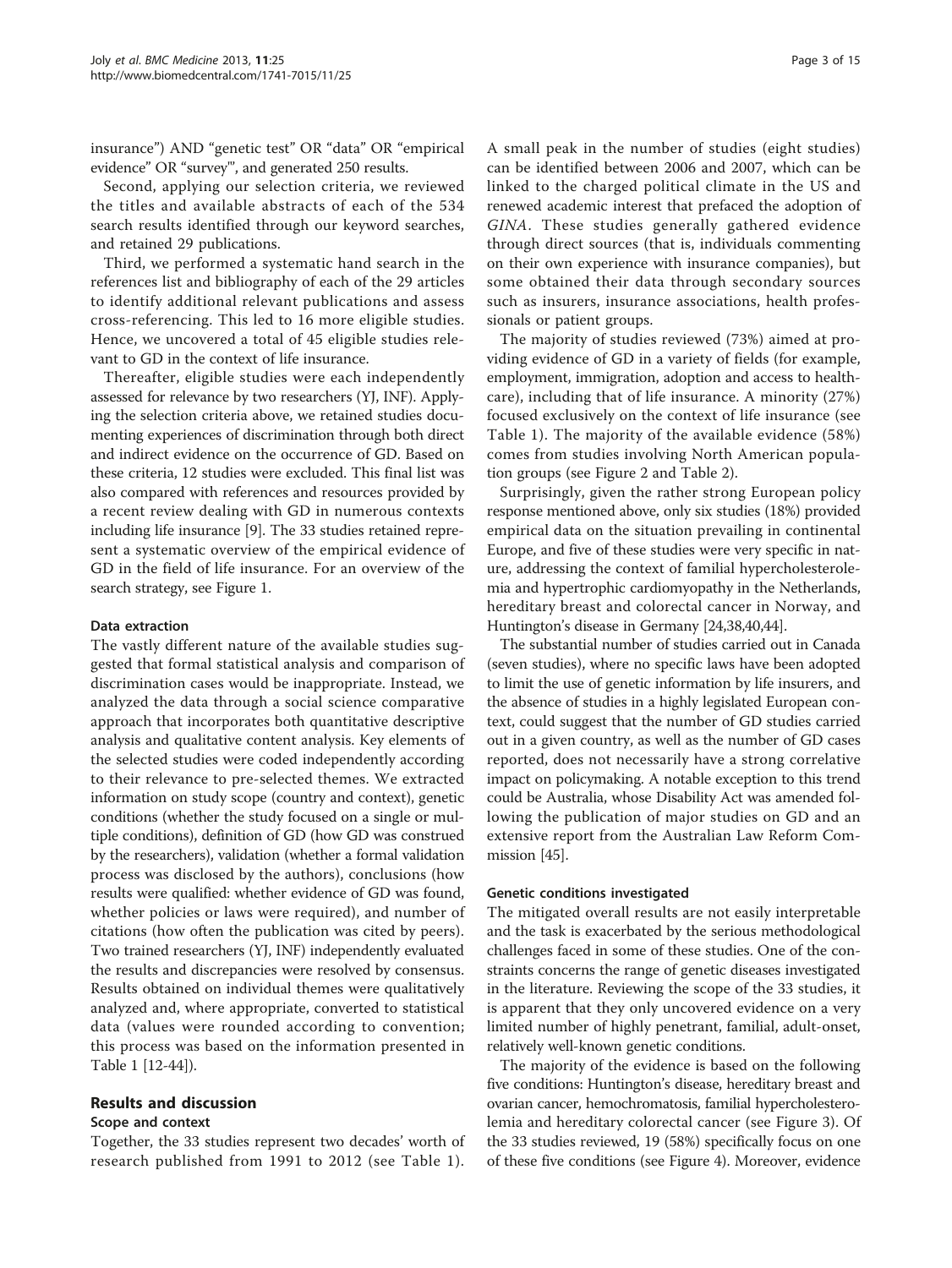<span id="page-3-0"></span>

on genetic discrimination in the context of Huntington's disease is provided in over 14 of the 33 studies, and on hereditary breast and ovarian cancer in more than 10 (see Figure [3\)](#page-9-0).

The high number of studies focusing on a single condition (see Figure [4\)](#page-9-0) makes it particularly difficult to generalize from the results of a systematic comparison of the literature to reach a broad, robust conclusion on GD applicable to the whole research or clinical genetic

context. Moreover, research on GD in the fields of personalized medicine and/or pharmacogenomics, infectious diseases and genome-wide association studies remains absent in the literature, thereby resulting in a complete lack of data on GD in the context of emerging 'omics' research. This is particularly concerning given that the amount of genomic information in the typical individual's medical record is likely to increase tremendously in the next few years as whole-genome sequencing costs are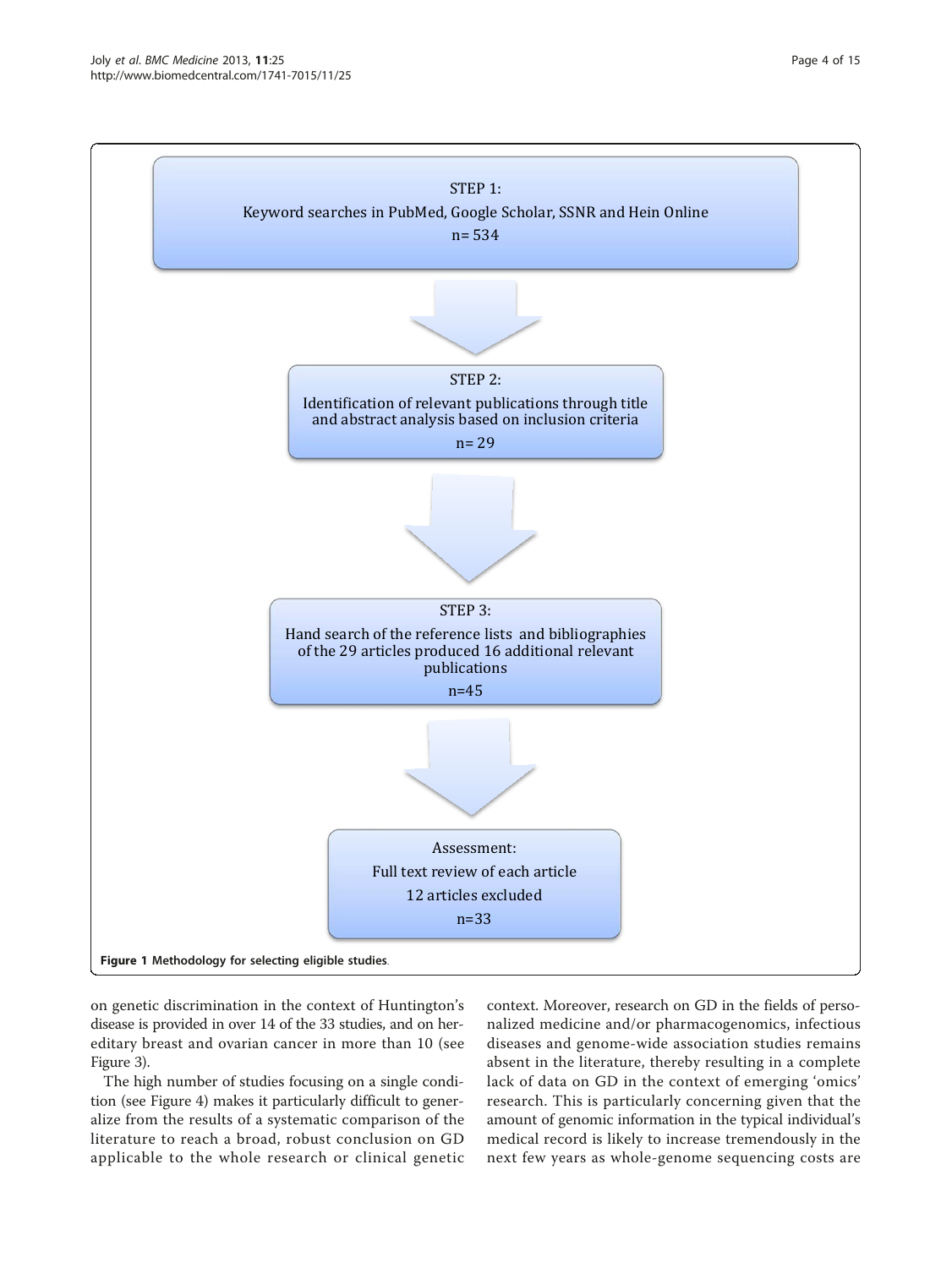<span id="page-4-0"></span>

|                | <b>Table 1 Revised studies.</b> |                       |                                                                                                                                                      |                                                                                                                                                                  |                                           |                                   |                                               |                                                                                      |  |  |  |  |
|----------------|---------------------------------|-----------------------|------------------------------------------------------------------------------------------------------------------------------------------------------|------------------------------------------------------------------------------------------------------------------------------------------------------------------|-------------------------------------------|-----------------------------------|-----------------------------------------------|--------------------------------------------------------------------------------------|--|--|--|--|
| Reference Date |                                 | Scope                 | <b>Title</b>                                                                                                                                         | <b>Genetic conditions</b>                                                                                                                                        | Study<br>specific<br>to life<br>insurance | Validation<br>process<br>provided | Conclusions<br>on GD<br>evidence <sup>a</sup> | Additional<br>comments/<br>existing policies                                         |  |  |  |  |
| $[12]$         | 1991                            | United Kingdom        | Cholesterol screening and life assurance.                                                                                                            | Familial hypercholesterolemia.                                                                                                                                   | Yes                                       | <b>No</b>                         | $\overline{1}$                                |                                                                                      |  |  |  |  |
| $[13]$         | 1992                            | Canada, United States | Discrimination as a consequence of<br>genetic testing.                                                                                               | A variety of genetic conditions<br>including Huntington's disease,<br>Friedreich ataxia, Charcot-Marie-Tooth,<br>hemochromatosis, phenylketonuria and<br>others. | <b>No</b>                                 | No                                |                                               |                                                                                      |  |  |  |  |
| $[14]$         | 1992                            | <b>United States</b>  | A survey of state insurance<br>commissioners concerning genetic<br>testing and life insurance.                                                       | Spina bifida, Huntington's disease, cystic Yes<br>fibrosis, breast cancer, coronary artery<br>disease and sickle cell anemia.                                    |                                           | No                                | $\overline{2}$                                |                                                                                      |  |  |  |  |
| $[15]$         | 1993                            | <b>United States</b>  | A survey of medical directors of life<br>insurance companies concerning use of<br>genetic information.                                               | Spina bifida, Huntington's disease, cystic Yes<br>fibrosis, breast cancer, coronary artery<br>disease, and sickle cell anemia.                                   |                                           | Yes                               |                                               |                                                                                      |  |  |  |  |
| [16]           | 1994                            | United States         | Genetic discrimination and screening for Hemochromatosis.<br>hemochromatosis.                                                                        |                                                                                                                                                                  | No                                        | Yes                               | $\overline{2}$                                |                                                                                      |  |  |  |  |
| $[17]$         | 1996                            | United States         | Individual, family, and societal<br>dimensions of genetic discrimination: a<br>case study analysis.                                                  | Huntington's disease, phenylketonuria,<br>hemochromatosis, and<br>mucopolysaccharidoses.                                                                         | No                                        | Yes                               | $\overline{2}$                                |                                                                                      |  |  |  |  |
| $[18]$         | 1996                            | United States         | Genetic discrimination: perspectives of<br>consumers.                                                                                                | Conditions were not enumerated but<br>101 different primary genetic disorders<br>were represented.                                                               | No.                                       | No                                |                                               |                                                                                      |  |  |  |  |
| $[4]$          | 1998                            | United Kingdom        | Genetic discrimination in life insurance:<br>empirical evidence from a cross<br>sectional survey of genetic support<br>groups in the United Kingdom. | Cystic fibrosis, Huntington's disease,<br>Marfan syndrome, muscular dystrophy,<br>myotonic dystrophy, neurofibromatosis<br>and tuberous sclerosis.               | Yes                                       | <b>No</b>                         | $\overline{2}$                                | Concordat and<br>moratorium on<br>genetics and<br>insurance                          |  |  |  |  |
| [19]           | 1998                            | <b>United States</b>  | Health, life and disability insurance and<br>hereditary non-polyposis colorectal<br>cancer.                                                          | Non-polyposis colorectal cancer.                                                                                                                                 | <b>No</b>                                 | <b>No</b>                         | $\overline{2}$                                |                                                                                      |  |  |  |  |
| $[20]$         | 1998 to 1999                    | Canada, United States | "Genetic discrimination": results of a<br>survey of genetics professionals, primary<br>care physicians, patients and public.                         | Conditions were not enumerated.                                                                                                                                  | <b>No</b>                                 | No.                               | $\overline{2}$                                |                                                                                      |  |  |  |  |
| $[21]$         | 2000                            | Europe                | Insurance considerations for individuals<br>with a high risk of breast cancer in<br>Europe: some recommendations.                                    | Various conditions, including breast and No<br>ovarian cancer, Von Hippel-Lindau<br>syndrome and hereditary non-polyposis<br>colon cancer.                       |                                           | No                                | $\overline{2}$                                | Some of the<br>countries included<br>in the study had<br>adopted laws or<br>policies |  |  |  |  |
| $[22]$         | 2000                            | Norway                | Health, life and disability insurance and<br>hereditary risk for breast or colorectal<br>cancer.                                                     | Breast and colorectal cancer.                                                                                                                                    | No                                        | No                                | $\overline{2}$                                | Act of 5 December<br>2003 No. 100<br>relating to the<br>application of               |  |  |  |  |

biotechnology in human medicine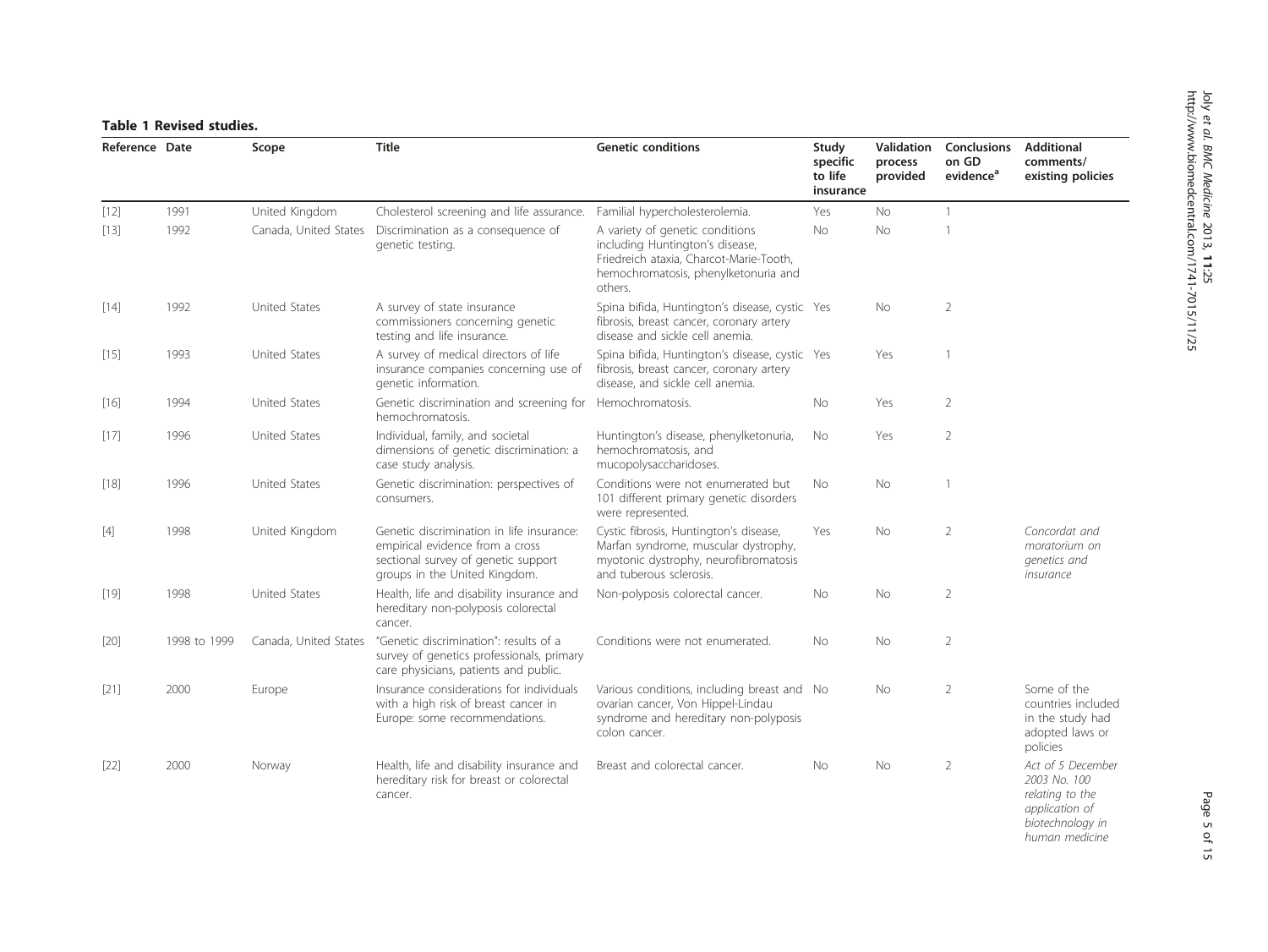|  |  |  |  | Table 1 Revised studies. (Continued) |
|--|--|--|--|--------------------------------------|
|--|--|--|--|--------------------------------------|

| $[23]$ | 2001 | Australia            | Genetic discrimination in Australia.                                                                                                                                                                         | Various genetic conditions, including                                                                                                                                                                                                                                                                                                                                                                                                                                                                                                                                                                                                                | No  | No  | $\overline{1}$ |                                                                                             |
|--------|------|----------------------|--------------------------------------------------------------------------------------------------------------------------------------------------------------------------------------------------------------|------------------------------------------------------------------------------------------------------------------------------------------------------------------------------------------------------------------------------------------------------------------------------------------------------------------------------------------------------------------------------------------------------------------------------------------------------------------------------------------------------------------------------------------------------------------------------------------------------------------------------------------------------|-----|-----|----------------|---------------------------------------------------------------------------------------------|
|        |      |                      |                                                                                                                                                                                                              | breast and ovarian cancer, inherited<br>bowel cancer (familial adenomatous<br>polyposis), inherited bowel cancer<br>(hereditary non-polyposis colorectal<br>cancer), familial melanoma, rare cancer<br>syndrome, familial early-onset Alzheimer<br>disease, Huntington's disease, rare late-<br>onset neurodegenerative disorders<br>(spinocerebellar ataxia),<br>hemochromatosis, familial high<br>cholesterol (hyperlipidemia),<br>neuromuscular disorders, nervous<br>system disorder (Charcot-Marie-Tooth<br>disease), prion disease (Creutzfeldt-<br>Jakob disease), connective tissue<br>disorder (Marfan syndrome) and<br>myotonic dystrophy. |     |     |                |                                                                                             |
| $[24]$ | 2002 | Netherlands          | Getting insurance after genetic<br>screening on familial<br>hypercholesterolemia; the need to<br>educate both insurers and the public to<br>increase adherence to national<br>quidelines in the Netherlands. | Familial hypercholesterolemia.                                                                                                                                                                                                                                                                                                                                                                                                                                                                                                                                                                                                                       | Yes | No  | $\mathbf{1}$   | The Act on Medical<br>Examinations (1998)                                                   |
| $[25]$ | 2003 | <b>United States</b> | Life insurance and breast cancer risk<br>assessment: adverse selection, genetic<br>testing decisions, and discrimination.                                                                                    | Breast cancer.                                                                                                                                                                                                                                                                                                                                                                                                                                                                                                                                                                                                                                       | Yes | No  | 3              |                                                                                             |
| [26]   | 2003 | <b>United States</b> | Insurance, employment, and<br>psychosocial consequences of a<br>diagnosis of hereditary<br>hemochromatosis in subjects without<br>end organ damage.                                                          | Hemochromatosis.                                                                                                                                                                                                                                                                                                                                                                                                                                                                                                                                                                                                                                     | No  | Yes | $\mathbf{1}$   |                                                                                             |
| $[27]$ | 2004 | <b>United States</b> | Perceptions of genetic discrimination<br>among at-risk relatives of colorectal<br>cancer patients.                                                                                                           | Colorectal cancer.                                                                                                                                                                                                                                                                                                                                                                                                                                                                                                                                                                                                                                   | No  | No  | $\overline{2}$ |                                                                                             |
| $[28]$ | 2004 | United Kingdom       | Effect of statin treatment for familial<br>hypercholesterolaemia on life assurance:<br>results of consecutive surveys in 1990<br>and 2002.                                                                   | Familial hypercholesterolemia.                                                                                                                                                                                                                                                                                                                                                                                                                                                                                                                                                                                                                       | Yes | No  | 3              | Concordat and<br>moratorium on<br>genetics and<br>insurance<br>Follow-up study to<br>$[12]$ |
| $[29]$ | 2004 | United Kingdom       | Psychosocial impact of breast/ovarian<br>(BRCA1/2) cancer-predictive genetic<br>testing in a UK multi-centre clinical<br>cohort.                                                                             | Breast and ovarian cancer.                                                                                                                                                                                                                                                                                                                                                                                                                                                                                                                                                                                                                           | No  | No  | $\mathbf{1}$   | Concordat and<br>moratorium on<br>genetics and<br>insurance                                 |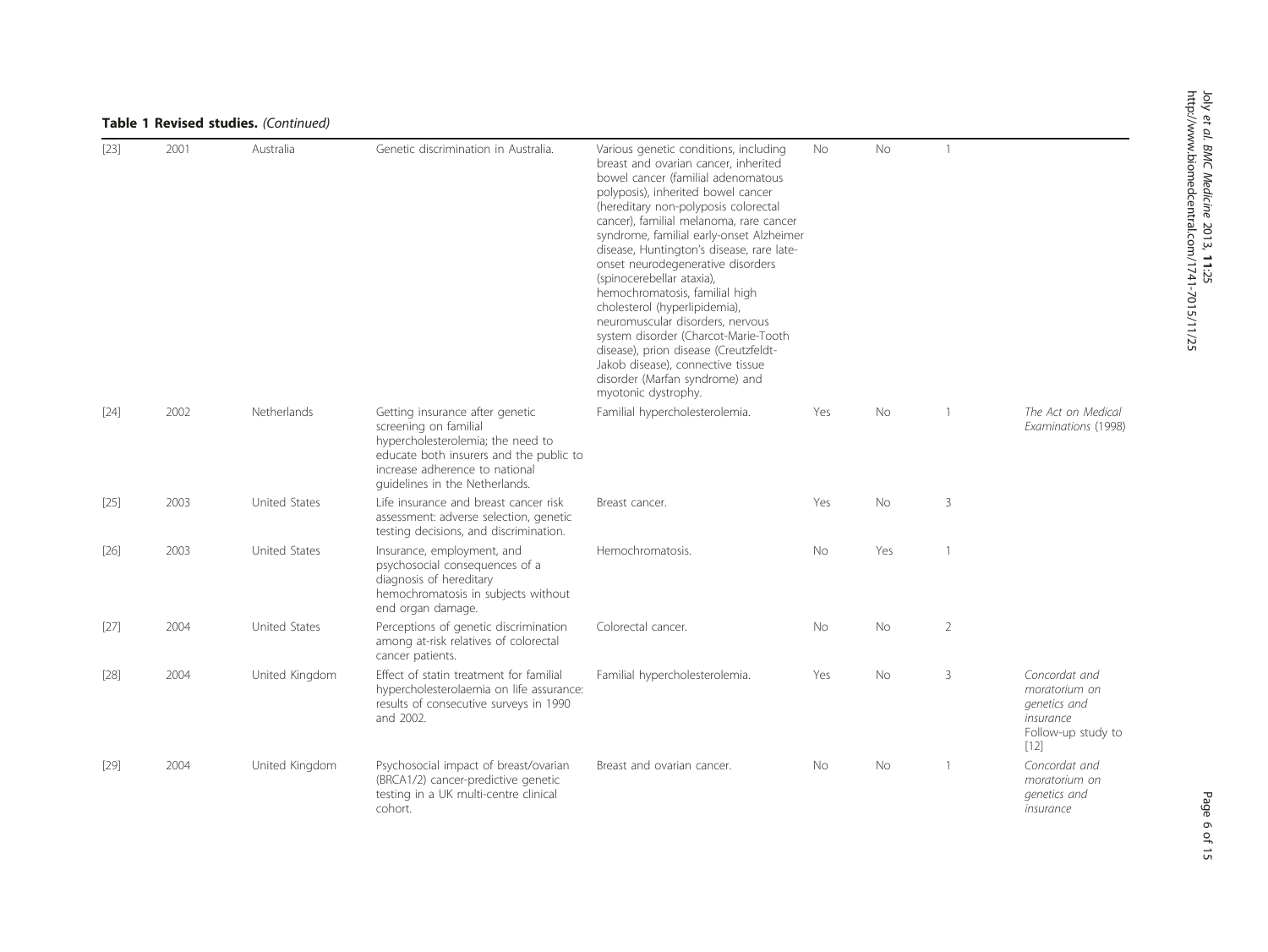|           | Table 1 Revised studies. (Continued) |                |                                                                                                                                                                                                                                                                                                                                                                                                                                                                 |                                                                                                                                                                                                                                                                                                                                                                                                                                                                                                                                                                                                                                                                                                                                                                           |           |           |                |                                                                                                        |
|-----------|--------------------------------------|----------------|-----------------------------------------------------------------------------------------------------------------------------------------------------------------------------------------------------------------------------------------------------------------------------------------------------------------------------------------------------------------------------------------------------------------------------------------------------------------|---------------------------------------------------------------------------------------------------------------------------------------------------------------------------------------------------------------------------------------------------------------------------------------------------------------------------------------------------------------------------------------------------------------------------------------------------------------------------------------------------------------------------------------------------------------------------------------------------------------------------------------------------------------------------------------------------------------------------------------------------------------------------|-----------|-----------|----------------|--------------------------------------------------------------------------------------------------------|
| $[30]$    | 2007                                 | United Kingdom | Predictive genetic testing for BRCA1/2 in Breast and ovarian cancer.<br>a UK clinical cohort: three-year follow-<br>up.                                                                                                                                                                                                                                                                                                                                         |                                                                                                                                                                                                                                                                                                                                                                                                                                                                                                                                                                                                                                                                                                                                                                           | <b>No</b> | <b>No</b> | $\overline{1}$ | Concordat and<br>moratorium on<br>genetics and<br>insurance<br>Three- year follow-<br>up study to [29] |
| $[31]$    | 2007                                 |                | Canada, United States Genetic screening for iron overload: no<br>evidence of discrimination at 1 year.                                                                                                                                                                                                                                                                                                                                                          | Hemochromatosis.                                                                                                                                                                                                                                                                                                                                                                                                                                                                                                                                                                                                                                                                                                                                                          | No        | Yes       | 2              |                                                                                                        |
| $[32-34]$ | 2007 to 2009                         | Australia      | (1) Investigating genetic discrimination<br>in Australia: perceptions and experiences<br>of clinical genetics service clients<br>regarding coercion to test, insurance<br>and employment.<br>(2) Investigating genetic discrimination<br>in Australia: a large-scale survey of<br>clinical genetics clients.<br>(3) Verification of consumers'<br>experiences and perceptions of genetic<br>discrimination and its impact on<br>utilization of genetic testing. | Hereditary hemochromatosis; inherited<br>predisposition to blood clots (hereditary<br>thrombophilia); hereditary breast and<br>ovarian cancers; hereditary bowel<br>cancer (familial adenomatous polyposis<br>and hereditary non-polyposis colon<br>cancer; familial melanoma; rare<br>syndromes such as multiple endocrine<br>neoplasia, Von Hippel-Lindau syndrome;<br>neurodegenerative conditions (spino-<br>cerebellar ataxia; Huntington's disease;<br>early-onset Alzheimer disease; motor<br>neuron disease; prion disease); familial<br>hypercholesterolemia; familial<br>hypertrophic cardiomyopathy;<br>hereditary hypertension; hereditary<br>emphysema (for example, $\alpha$ -1<br>antitrypsin deficiency); adult polycystic<br>kidney disease and 'other'. | No.       | Yes       | $\mathbf{1}$   | All three<br>publications relate<br>to the same study                                                  |
| $[35]$    | 2007                                 | Australia      | The use of legal remedies in Australia<br>for pursuing allegations of genetic<br>discrimination: findings of an empirical<br>study.                                                                                                                                                                                                                                                                                                                             | No particular genetic condition was<br>sought after but case result pertained<br>to sickle cell.                                                                                                                                                                                                                                                                                                                                                                                                                                                                                                                                                                                                                                                                          | No        | Yes       | 3              |                                                                                                        |
| $[3]$     | 2007                                 | Australia      | Investigating genetic discrimination in<br>the Australian life insurance sector: use<br>of genetic test results in underwriting<br>1999-2003.                                                                                                                                                                                                                                                                                                                   | No particular genetic condition was<br>sought after but results concerned:<br>hereditary hemochromatosis,<br>Huntington's disease, breast and<br>ovarian cancer, cerebral autosomal<br>dominant arteriopathy with subcortical<br>infarcts and leukoencephalopathy,<br>colorectal cancer, hereditary non-<br>polyposis colorectal cancer, familial<br>adenomatous polyposis, thrombophilia<br>factor V (Leiden) mutation, prothrombin<br>gene mutation, Charcot-Marie-Tooth<br>disease, Marfan syndrome, myotonic<br>dystrophy, multiple endocrine<br>neoplasia, polycystic kidney disease, and<br>spinocerebellar ataxia.                                                                                                                                                 | Yes       | No        | $\overline{2}$ | Study related to<br>Otlowski et al, 2007<br>$[32-34]$                                                  |
| $[36]$    | 2008                                 | Canada         | Engagement with genetic<br>discrimination: concerns and experiences<br>in the context of Huntington disease.                                                                                                                                                                                                                                                                                                                                                    | Huntington's disease.                                                                                                                                                                                                                                                                                                                                                                                                                                                                                                                                                                                                                                                                                                                                                     | <b>No</b> | No        | $\mathbf{1}$   |                                                                                                        |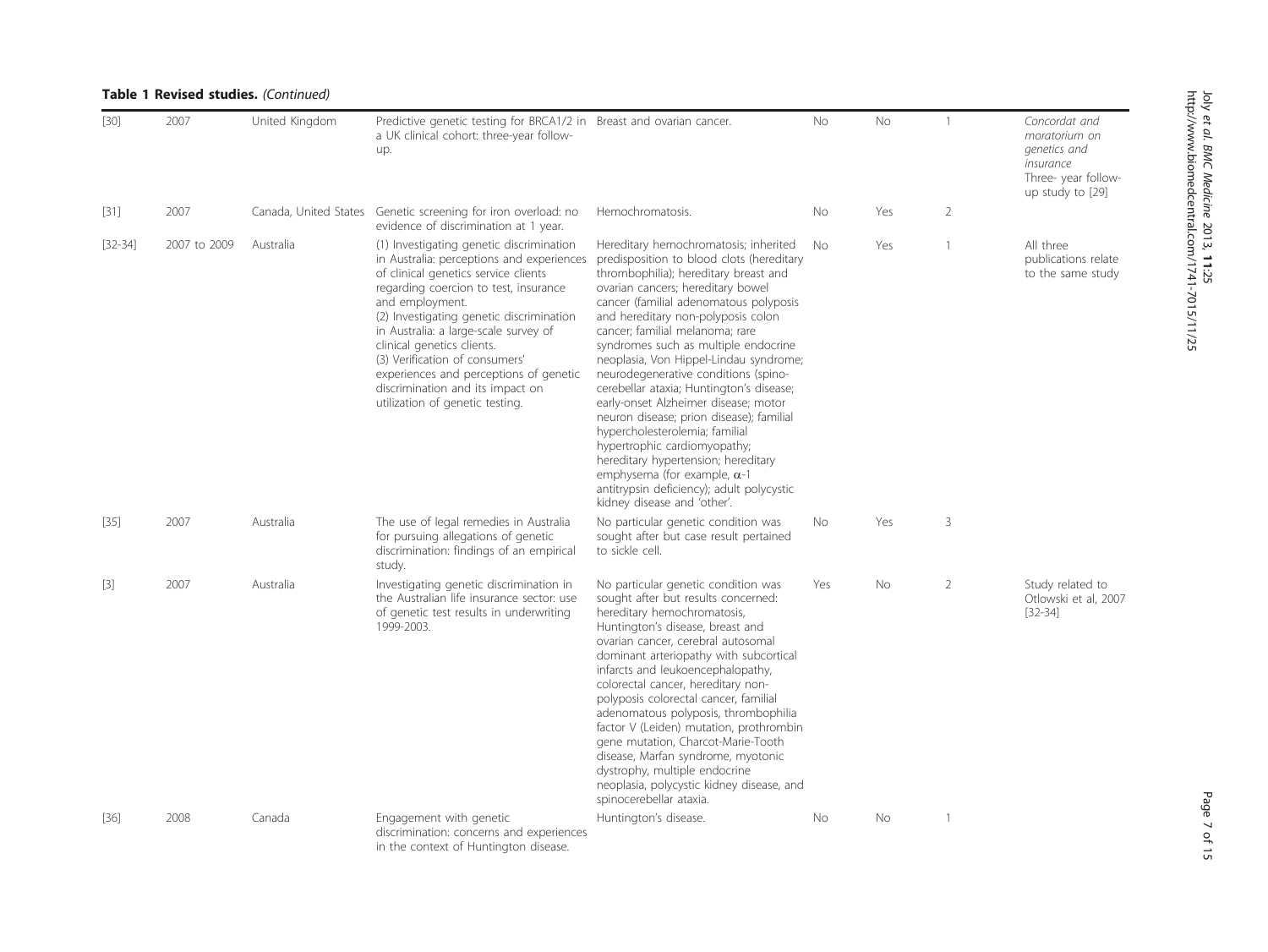| $[37]$ | 2009 | Canada                                     | Perceptions of genetic discrimination<br>among people at risk for Huntington's<br>disease: a cross sectional survey.                              | Huntington's disease.                                                       | <b>No</b> | <b>No</b> |                |                                                                                                                                                                |
|--------|------|--------------------------------------------|---------------------------------------------------------------------------------------------------------------------------------------------------|-----------------------------------------------------------------------------|-----------|-----------|----------------|----------------------------------------------------------------------------------------------------------------------------------------------------------------|
| $[38]$ | 2009 | Austria, Germany,<br><b>United States</b>  | "A slap in the face". An exploratory study Huntington's disease.<br>of genetic discrimination in Germany.                                         |                                                                             | No        | Yes       |                | Austria, Gene<br>Technology Act of<br>1995<br>Germany, Law on<br>Genetic Diagnostic,<br>2009                                                                   |
| $[39]$ | 2009 | <b>United States</b>                       | Survey of unaffected BRCA and<br>mismatch repair (MMR) mutation<br>positive individuals.                                                          | BRCA.                                                                       | <b>No</b> | No        | 2              |                                                                                                                                                                |
| $[40]$ | 2010 | Netherlands                                | Obtaining insurance after DNA<br>diagnostics: a survey among<br>hypertrophic cardiomyopathy mutation<br>carriers.                                 | Hypertrophic cardiomyopathy.                                                | No        | <b>No</b> | $\overline{2}$ | The Act on Medical<br>Examinations (1998)                                                                                                                      |
| $[41]$ | 2010 | Australia, Canada,<br><b>United States</b> | Perception, experience, and response to<br>genetic discrimination in Huntington<br>disease: the international RESPOND-HD<br>study.                | Huntington's disease.                                                       | <b>No</b> | <b>No</b> | 2              | Australia, 2008<br>amendment to the<br>Disability<br><b>Discrimination Act</b><br>US, Genetic<br><b>Information</b><br>Nondiscrimination<br>Act of 2008 (GINA) |
| $[42]$ | 2010 | United States                              | Views of discrimination among<br>individuals confronting genetic disease.                                                                         | Huntington's Disease, breast cancer,<br>and Alpha-1 antitrypsin deficiency. | No        | <b>No</b> | 2              | US, Genetic<br><i>Information</i><br>Nondiscrimination<br>Act of 2008 (GINA)                                                                                   |
| $[43]$ | 2012 | Canada                                     | Beyond the patient: the broader impact<br>of genetic discrimination among<br>individuals at risk of Huntington disease.                           | Huntington's disease.                                                       | No        | No        |                |                                                                                                                                                                |
| $[44]$ | 2012 | Netherlands                                | Improved access to life insurance after<br>genetic diagnosis of familial<br>hypercholesterolaemia: cross-sectional<br>postal questionnaire study. | Familial hypercholesterolemia.                                              | Yes       | <b>No</b> | $\overline{2}$ | The Act on Medical<br>Examinations (1998)<br>Follow-up to [24].                                                                                                |

# Table 1 Revised studies. (Continued)

 $a_1$  = exist and is a concern; 2 = limited, present only marginal concern; 3 = no evidence; GD: genetic discrimination.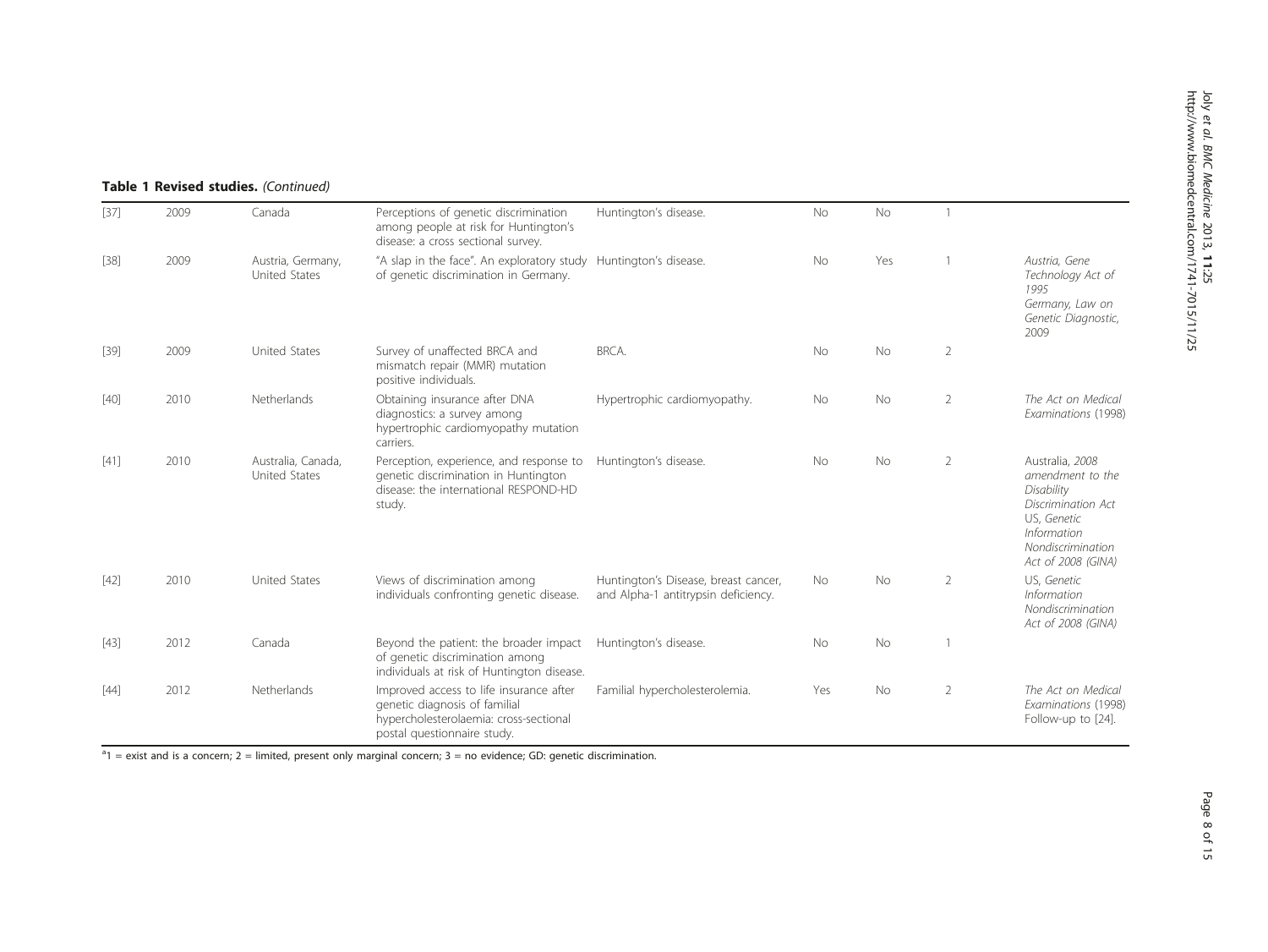<span id="page-8-0"></span>

reduced and personalized medicine becomes more common in clinical settings [[46\]](#page-14-0).

# Definition of genetic discrimination

The authors of the 33 studies all struggled with the meaning of GD (examples of GD definitions are provided in Table [3\)](#page-10-0). Several studies refrained from using the term 'genetic discrimination' in their questionnaire so as to avoid biasing responses. However, the paradoxical consequence of this methodological approach was over-reporting due to the tendency of participants to declare any negative outcome they faced while applying for life insurance as an instance of discrimination [\[47](#page-14-0)]. When specifically included in survey questionnaires or data analysis strategies, the definition of GD varied widely (see Table [3](#page-10-0)), greatly reducing the possibility of meaningful comparison. Indeed, the challenge of defining GD led a study author to conclude that '[t]he notion of finding wholly objective and overt evidence, as opposed to subjective and implicit accounts of discrimination may [n]ot be entirely realistic' [[42\]](#page-14-0). Studies choosing to adopt a broad definition, or no definition at all, tended to report the highest incidence of GD cases [[36\]](#page-14-0). Studies using a legal definition of GD obtained lower results [\[3](#page-13-0)]. But, because laws on this topic

|  |  |  |  |  |  |  |  |  |  | Table 2 Distribution of results on the evidence of genetic discrimination. |
|--|--|--|--|--|--|--|--|--|--|----------------------------------------------------------------------------|
|--|--|--|--|--|--|--|--|--|--|----------------------------------------------------------------------------|

| All studies (33)<br>Results by region studied |                |                          |                  |                                                  |                                                     |                                       |                                            |                       |  |  |  |
|-----------------------------------------------|----------------|--------------------------|------------------|--------------------------------------------------|-----------------------------------------------------|---------------------------------------|--------------------------------------------|-----------------------|--|--|--|
| Conclusions on the<br>evidence of GD          | Europe<br>(11) | US and<br>Canada<br>(19) | Australia<br>(5) | Studies on single<br>condition<br>$(n = 19)^{a}$ | Studies on multiple<br>conditions<br>$(n = 14)^{a}$ | Validated<br>studies<br>$(n = 8)^{a}$ | Non-validated<br>studies<br>$(n = 25)^{a}$ | Overall<br>$(n = 33)$ |  |  |  |
| (1) GD exists and is a<br>concern             |                | 8                        |                  | 9                                                |                                                     | $\overline{4}$                        | 10                                         | 14                    |  |  |  |
| (2) GD exists but is rare<br>and exceptional  |                | 10                       |                  | 8                                                | 8                                                   |                                       | 13                                         | 16                    |  |  |  |
| (3) There was no evidence<br>of GD            |                |                          |                  |                                                  |                                                     |                                       |                                            |                       |  |  |  |

<sup>a</sup>Out of 33. GD: genetic discrimination.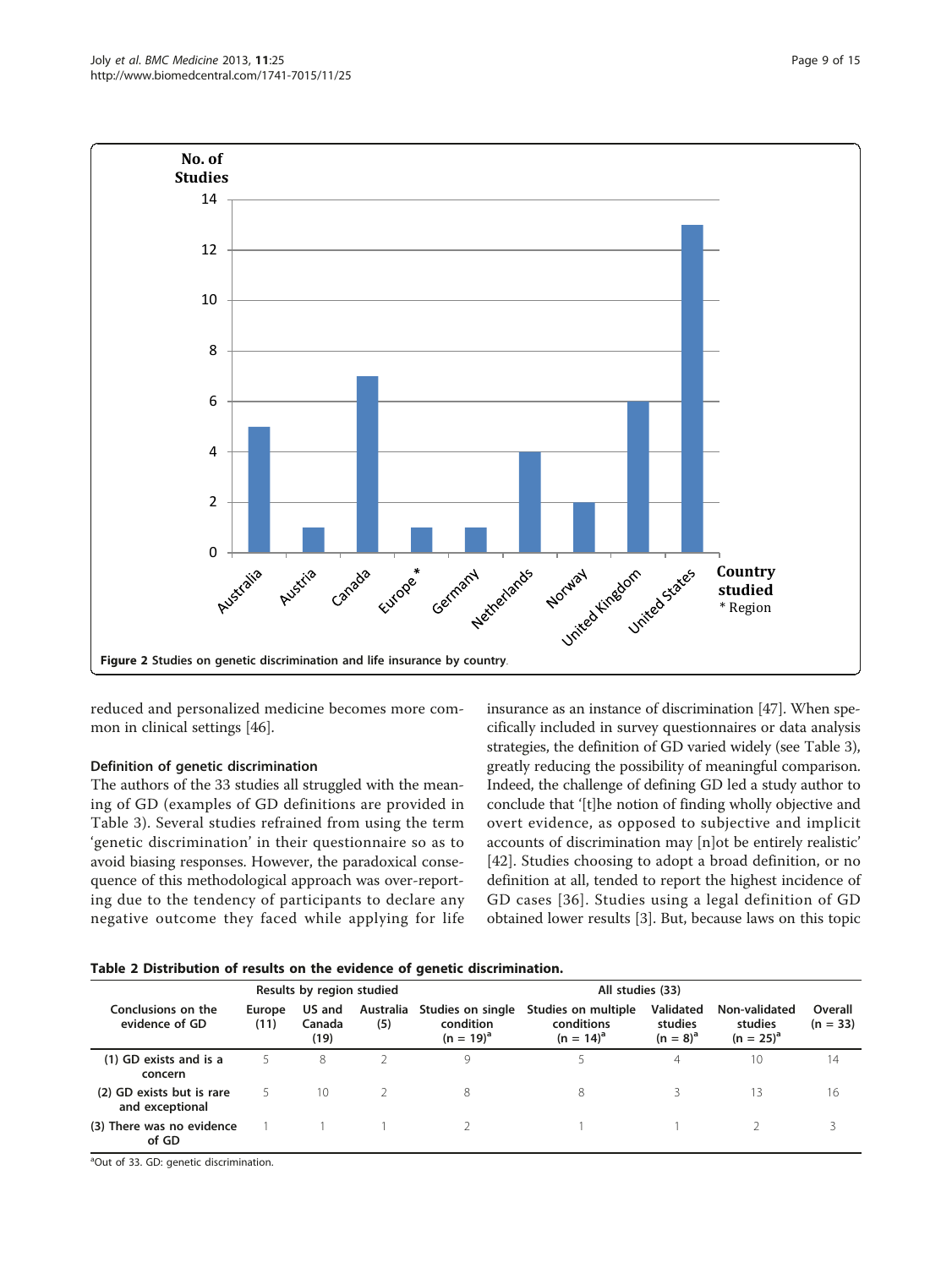<span id="page-9-0"></span>

vary significantly across jurisdictions, these studies are difficult to compare or integrate with one another outside of their national context.

To obtain more robust and comparable results, some studies have used the criteria of 'irrational discrimination' discrimination that is not based on scientifically validated and actuarially relevant genetic information - as a selection criterion to assess the practice of insurers. However, because negative decisions by life insurers against some of the most genetically at-risk individuals who might have pressing need to obtain life insurance (for example, an asymptomatic patient having tested positive for a monogenic dominant serious condition) would not necessarily constitute irrational GD, use of this criterion could arguably be perceived as unethical. The partly subjective nature of the underwriting process (illustrated by the high

variability between the guidelines and questionnaires used by different insurance companies) and our limited knowledge of the genomics of complex diseases further limit the use of the rationality criterion to determine objectively the prevalence of GD in insurance.

The context of Huntington's disease can be used to illustrate the impact of definitional choices on the results of GD studies. Because this disease is a relatively well-known autosomal dominant genetic condition, obtaining a positive test result has serious implications for the future health of an asymptomatic individual. This explains the life insurers' interest in being able to use test results or family history information, regarding this particular disease, for underwriting. This is in turn reflected in the results of GD studies. Studies investigating GD in the context of Huntington's disease and using a broad definition of GD

![](_page_9_Figure_6.jpeg)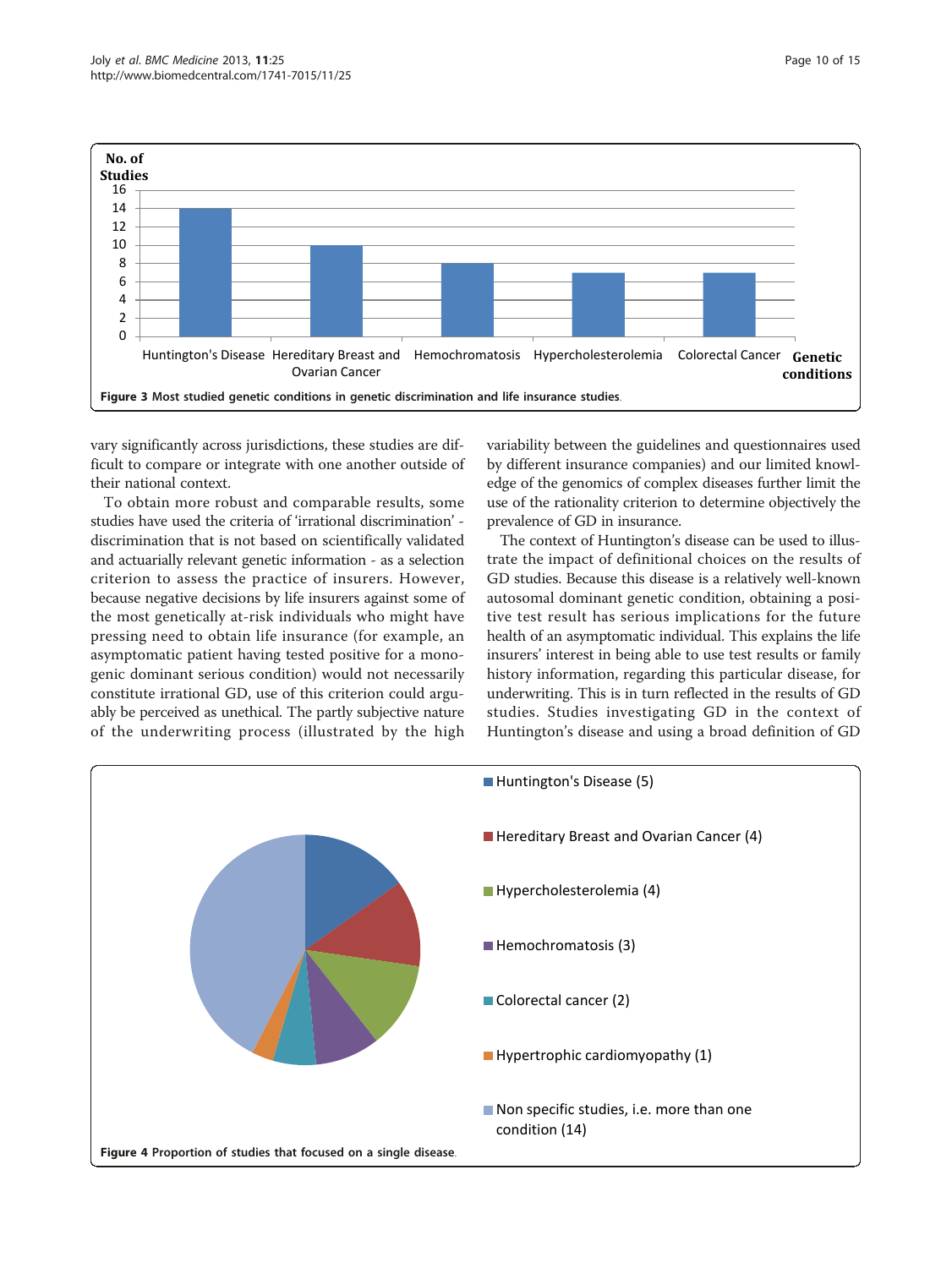<span id="page-10-0"></span>

|  |  |  |  |  |  |  | Table 3 Examples of definitions of genetic discrimination. |
|--|--|--|--|--|--|--|------------------------------------------------------------|
|--|--|--|--|--|--|--|------------------------------------------------------------|

| <b>Authors</b>         |      | Reference Definition of genetic discrimination                                                                                                                                                                                                                                                          |
|------------------------|------|---------------------------------------------------------------------------------------------------------------------------------------------------------------------------------------------------------------------------------------------------------------------------------------------------------|
| Lapham et al.<br>1996  | [18] | Prejudicial action as perceived by the respondents that resulted from insurers' or employers' knowledge of an<br>individual's genetic condition, carrier status, or presumed carrier status, based on observation, family history, genetic<br>testing, or other means of gathering genetic information. |
| Apse et al. 2004       | [17] | When people or organizations make unfair decisions about someone who is currently healthy based on genetic<br>information (results of genetic testing or family history information).                                                                                                                   |
| Taylor et al.,<br>2007 | [34] | Differential treatment of a person who has no manifest symptoms of a condition or disorder and which has occurred<br>allegedly on the basis of their genetic characteristics or makeup, either real or assumed.                                                                                         |
| Bombard et al.<br>2009 | [37] | Being unfairly prevented from doing something or being treated unfairly (because of family history or genetic test<br>results).                                                                                                                                                                         |
| Erwin et al.<br>2010   | [41] | The denial of rights, privileges, or opportunities or other adverse treatment based solely on genetic information,<br>including family history or genetic test results.                                                                                                                                 |

or no definition at all would likely identify a significant number of GD cases (exclusion, higher premiums or conditional acceptance). However, studies using a rationality or legality criteria would generally report a much lower number of discrimination incidents.

# Evidence of genetic discrimination

Around half of the studies reviewed (48%) found that, although GD had some empirical basis, its incidence was rare and it was not a significant source of insurance denials [[4,14,16,17](#page-13-0),[19](#page-13-0)-[22,27,](#page-13-0)[31,39,40,42,44\]](#page-14-0). A second category, comprising a considerable number of studies (42%), concluded that the existence of GD in life insurance was documented by the evidence they provided and that the situation gave grounds for serious concern. Within this category, Huntington's disease came up often [[36-38,43](#page-14-0)]. Early US studies in this category often advocated the adoption of laws and policies to prohibit access to genetic information by life insurers [[17](#page-13-0)] or the development of a more generous public insurance system that would provide a minimum amount of life insurance to all applicants [[16](#page-13-0)]. Finally, a minority of studies (9%) found no empirical evidence to support the existence of GD in the life insurance context.

It should be mentioned that some, but not all, of the countries covered by these studies, have already adopted laws prohibiting insurers' access to genetic information (for example, the Netherlands, Norway, and Germany) (see Table [1](#page-4-0)). Authors of the 9% of studies finding no empirical evidence of GD were often of the opinion that the GD problem was more linked to media hype and fear of discrimination than to GD itself. These studies consequently pointed out the importance of educating the public and reassuring the concerns of patients and research participants about GD [[22](#page-13-0),[40](#page-14-0)].

Among the 19 studies dealing with a single genetic condition (see Table [2](#page-8-0)), a significant number of studies (47%) concluded that there was sufficient evidence to raise serious concerns about GD. Half of these studies concerned Huntington's disease [\[36](#page-14-0)-[38](#page-14-0),[43](#page-14-0)]. A second important category (42%) found that, while GD existed, it was of rare occurrence [\[19,](#page-13-0)[31,39,40,44\]](#page-14-0). Finally, a minority of studies (11%) concluded there was no evidence of GD [\[25,28\]](#page-13-0).

To highlight the broad trends, it is possible to further group the 33 reviewed studies into two categories: a majority of studies (58%) that believes that GD in the context of life insurance is a negligible issue that does not warrant the substantial societal debate and policy concern generated to date, while a substantial minority (42%) concludes that GD exists and has impacted access to life insurance negatively.

### Validation and methodological limitations

Validating the study results (that is, avoiding biases and concealments as well as ensuring that the data reflect cases of 'real' rather than 'perceived' discrimination) was another significant hurdle. For the purpose of our research, validation was considered to be any additional independent step(s) or method(s) taken by the researcher to confirm the accuracy of reported discrimination events. A majority of the reviewed studies (76%) could not be considered as validated (see Table [1](#page-4-0) and [2\)](#page-8-0); in this case it seems more accurate to talk about studies assessing the 'perceived' level of GD rather than objective manifestations of it. Testifying to the importance of the validation process, Wertz found that, '[W]hen asked to give details of their refusals, almost all [participants] described situations that are characteristic of general insurance practice. They were apparently objecting to what they perceived as unfair insurance practices in general, rather than practices specific to genetics.' [\[20\]](#page-13-0).

Studies of patients were not the only ones in which investigators noted the importance of verifying findings. Otlowski et al. observed that insurers surveyed on the topic of GD were likely to under-report unfavorable underwriting decisions [\[3\]](#page-13-0).

To attempt to reduce the biases associated with nonvalidated results, several verification techniques have been used over the years. They include follow-up phone calls or in-person interviews to elicit additional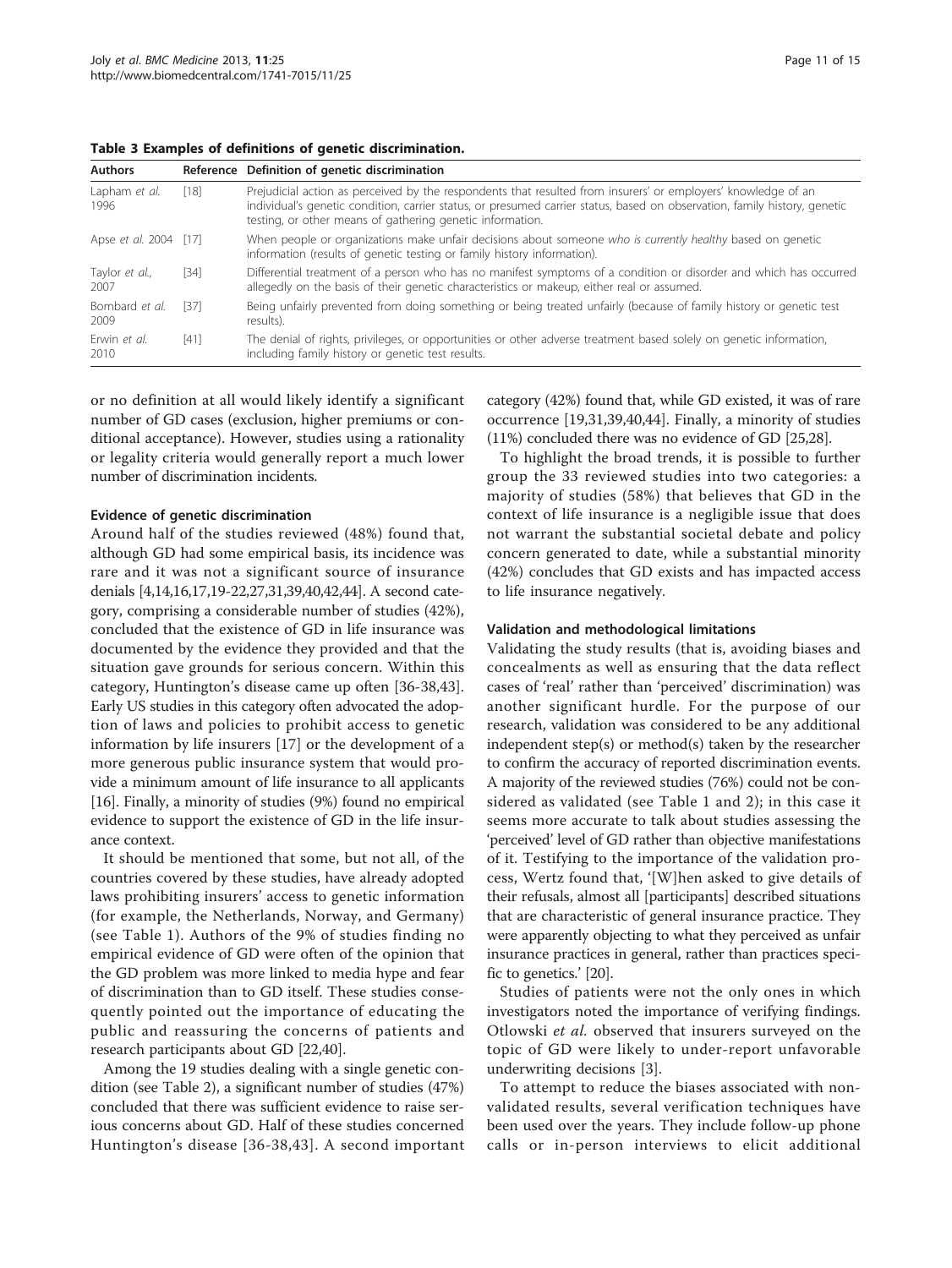information about reported cases of discrimination; review of the participant's medical file (to verify if an unfavorable decision could be due to a pre-existing condition); audit of the documentation or correspondence relating to any discrimination complaint; corroboration of discrimination reports by independent sources (ombudsman or similar administrative instances); case law; and so on. These validation techniques were used, alone or in combination, with various degrees of rigor by researchers and these choices significantly impacted the results of the reviewed studies.

Other study limitations that impacted the results and their compatibility with one another included the sample size and type of people surveyed. Some studies would include individuals already affected by a genetic disease but asymptomatic [\[16\]](#page-13-0), whereas others would include healthy carriers [[30\]](#page-14-0). Some would include asymptomatic untested individuals with a family history of disease [\[37](#page-14-0)], and some would include information on patients that was obtained from indirect sources (family members, genetic counselors or members of a disease support group) [[21\]](#page-13-0). The lack of large-scale studies of well-characterized individuals also made it difficult to extrapolate from the results to objectively estimate the prevalence of GD in the life insurance sector.

Treloar and colleagues have written that, 'conceptualizing, investigating and verifying individual's experience of genetic discrimination constitute a challenging endeavour' [[47](#page-14-0)]. Discrimination surely can take many subtle forms. For example, rather than charging a higher premium or excluding an applicant, an insurance company could decide to process an application more slowly or ignore phone calls and emails in the hope of discouraging pursuit of the application process. In this case, the applicant might not even be aware that she or he has been discriminated against.

Given these serious challenges, it should come as no surprise that the five most influential studies on GD within academia, as measured by Web of Science and Google Scholar citation rates (see Table [4](#page-12-0)), all suffer from important limitations. For example, the most cited article on GD in life insurance, a precursor 1992 pilot study by Billings et al., used a broad definition of GD and reported 29 responses describing 41 separate incidents of possible discrimination (32 in the field of insurance) [[13\]](#page-13-0). The study undertook an extensive advertising campaign (1,119 letters mailed to genetic professionals, an advertisement in the American Journal of Human Genetics, and similar advertisements published in several patient organization newsletters) to elicit this relatively small number of potential discrimination cases from an under-defined population that included symptomatic respondents. The authors of the study acknowledged the limitations of their work stating that it is not meant to demonstrate the prevalence or

the full range of discriminatory practices. Nevertheless, their conclusion that unfair and discriminatory use of genetic data existed and that new laws and sanctions should be considered does not seem to accord with the limited data and exploratory methodology provided in the study. Learning from early experiences and challenges in this field, more recent studies tend to draw more cautious or qualified conclusions and to recognize their own substantial methodological limitations [[32](#page-14-0)].

# Conclusions

This systematic review offers evidence that the literature recognizes the existence of incidents of GD in North America, Australia and the UK. We note four key observations. First, the methodology used in most of the studies is not sufficiently robust to clearly establish either the prevalence or impact of discriminatory practices in these regions. Second, the current body of evidence was mostly developed around a very small number of 'classic' genetic conditions. Third, the heterogeneity and small scope of most of the studies prevent formal statistical analysis of the aggregate results. Fourth, the small number of reported cases of GD in some studies could indicate that these incidents of GD took place due to error (s), rather than voluntary or planned choice, of the insurers.

These observations should not be interpreted as dismissing the importance of the significant work that has been accomplished by researchers in this field over the past 20 years. Our review has allowed us to confirm the existence of GD, to identify large areas of evidentiary gaps (for example, discrimination in the context of 'omics' studies) and methodological challenges (defining GD, verification of reported incidents of GD), and to identify promising methodologies to build upon for future studies such as the one used for the Australian Genetic Discrimination Project. In this project, a rich body of evidence was gathered from a variety of sources with special attention given to validation and methodological concerns [[3](#page-13-0),[32,33,47](#page-14-0)]. This information can be used by the international research community to continue monitoring and documenting experiences of GD and its psychosocial and economic impact on individuals with improved, more streamlined research strategies.

To return to our original question, can the intense debate around GD in the life insurance context that has taken place this past quarter-century be justified on the basis of the available evidence? We must answer in the negative. With the notable exception of studies on Huntington's disease, none of the studies reviewed here (or their combination) brings irrefutable evidence of a systemic problem of GD that would yield a highly negative societal impact. From an ethical and policy standpoint, looking at the evidence alone suggests that targeted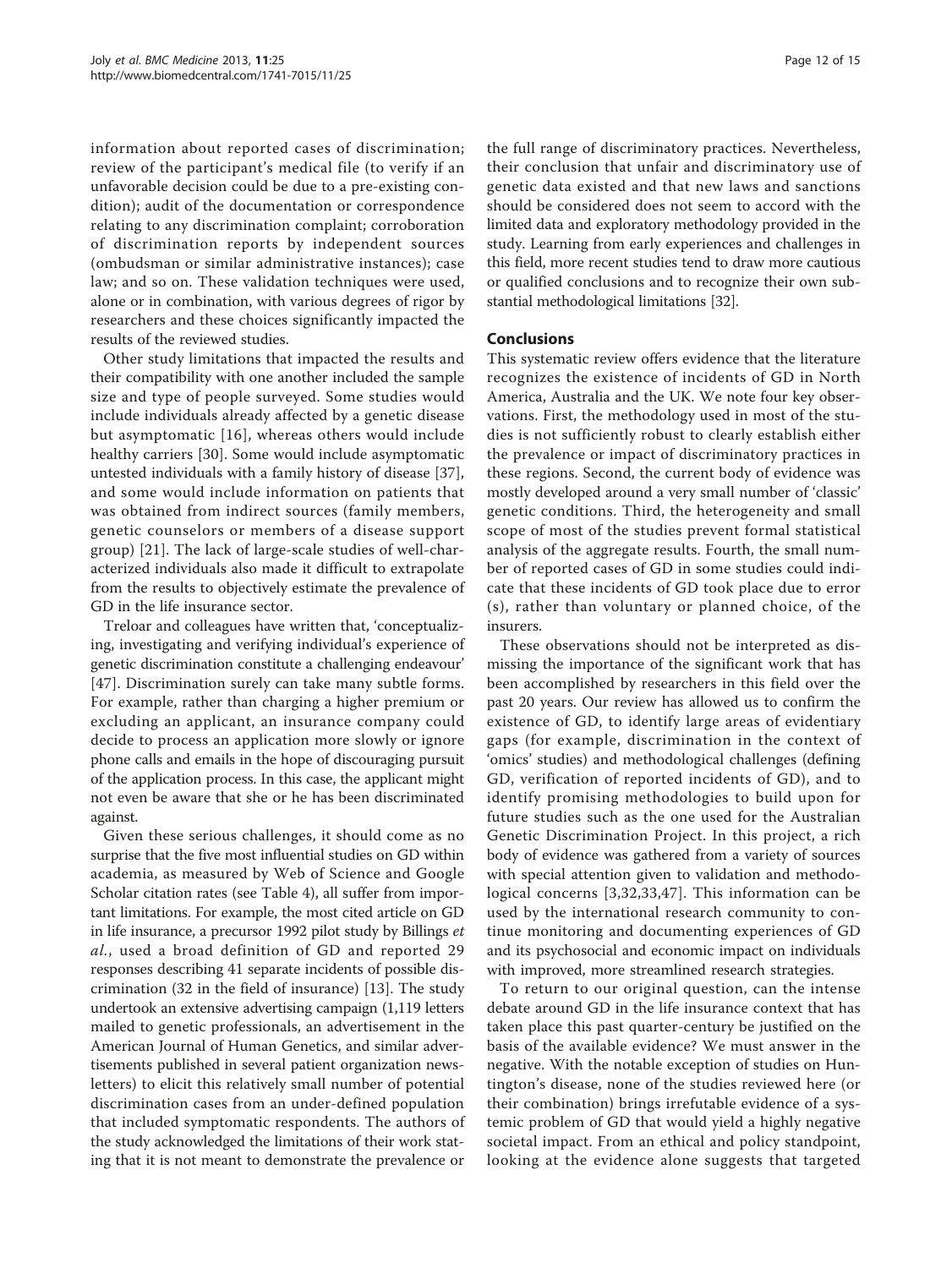<span id="page-12-0"></span>Table 4 Most cited studies on genetic discrimination in life insurance.

|    | Ranking Date Authors                                                                                                                           | <b>Title</b>                                                                                                                                  |        | Reference Number of citations              |
|----|------------------------------------------------------------------------------------------------------------------------------------------------|-----------------------------------------------------------------------------------------------------------------------------------------------|--------|--------------------------------------------|
|    | 1992 PR Billings, MA Kohn, M de Cuevas, J Beckwith, JS Alper and MR<br>Natowicz                                                                | Discrimination as a consequence of genetic testing                                                                                            | $[13]$ | Web of Science: 287<br>Google Scholar: 436 |
| 2. | 1996 EV Lapham, C Kozma and JO Weiss                                                                                                           | Genetic discrimination: perspectives of consumers                                                                                             | [18]   | Web of Science: 181<br>Google Scholar: 255 |
| 3. | 1996 LN Geller, JS Alper, PR Billings, CI Barash, J Beckwith and MR Natowicz                                                                   | Individual, family, and societal dimensions of genetic discrimination: a<br>case study analysis                                               | $[17]$ | Web of Science: N/A<br>Google Scholar: 127 |
| 4. | 2004 M Watson, C Foster, R Eeles, D Ashley, R Davidson, J Mackay, PJ<br>Morrison, P Hopwood, DGR Evans and Psychosocial Study<br>Collaborators | Psychosocial impact of breast/ovarian (BRCA1/2) cancer-predictive<br>genetic testing in a UK multi-centre clinical cohort                     | $[29]$ | Web of Science: 60<br>Google Scholar: 92   |
| 5. | 1998 L Low, S King and T Wilkie                                                                                                                | Genetic discrimination in life insurance: empirical evidence from a cross<br>sectional survey of genetic support groups in the United Kingdom | [4]    | Web of Science: 57<br>Google Scholar: 99   |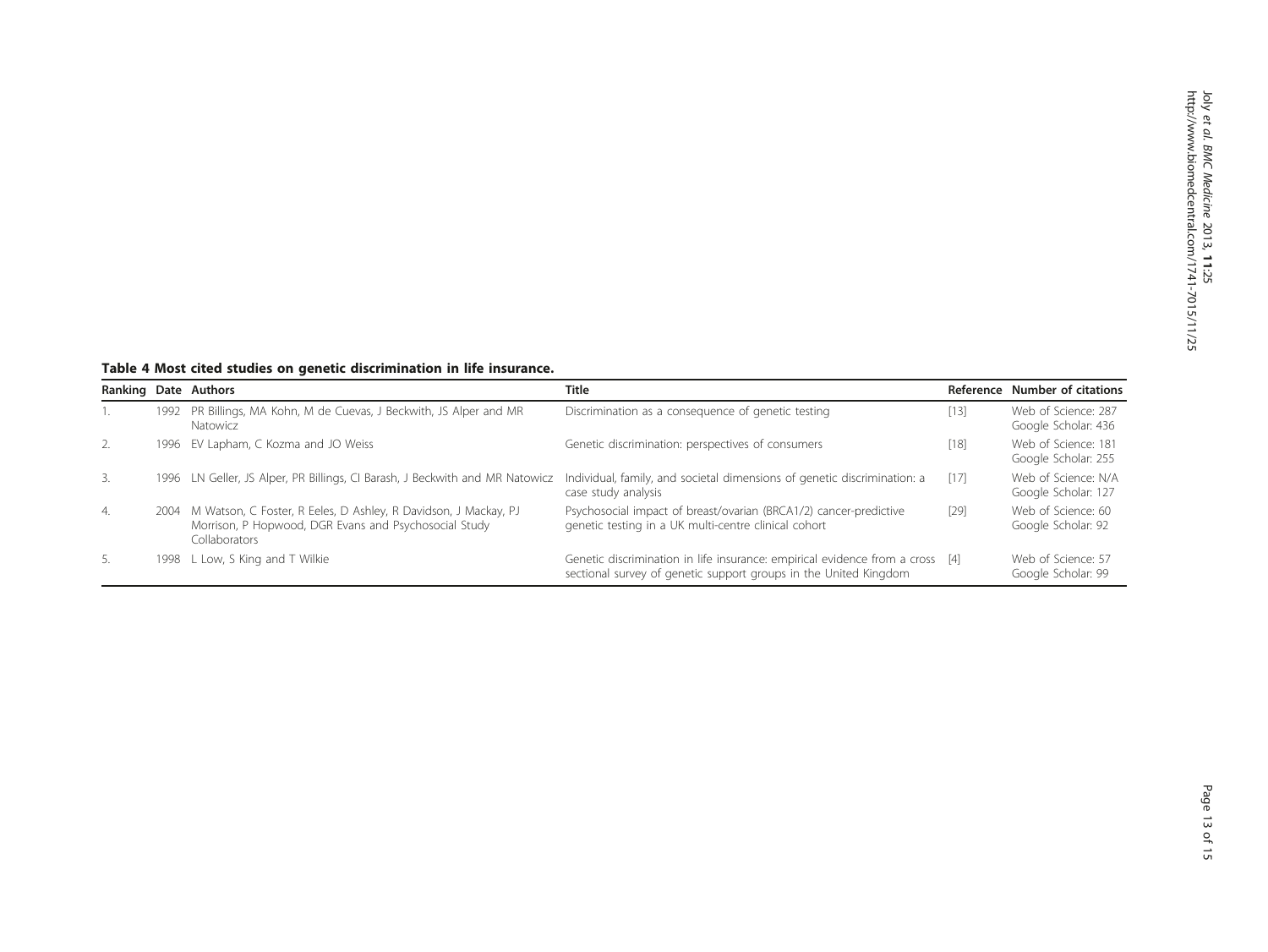<span id="page-13-0"></span>policies (in the case of Huntington's disease) and careful monitoring of the situation as it evolves is likely the most adequate course of action.

Nonetheless, other empirical and theoretical factors have emerged that should be considered along with this empirical data. They include the prevalence and impact of the fear of GD in patients and research participants, the importance (or not) of genetic information for the commercial viability of the private life insurance industry, and the need to develop more equitable schemes of access to life insurance. These factors, along with sociocultural and historical elements linked to particular societies (such as early experience with eugenics), would likely offer a better explanation as to why the GD debate became so polarized in popular and academic media. Finally, we wish to highlight that it remains to be determined whether the current GD dilemma is a sign of a broader discomfort with actuarial practices, public policies and access to life insurance at a time when many increasingly view this type of contractual protection as a good of important psychosocial value that is necessary to obtain other important social and commercial goods in post-industrial countries.

#### Authors' contributions

YJ provided the concept of the study and drafted the manuscript. INF participated in the research and assisted with drafting the manuscript. JS provided comments on the concept of the study and the draft of the manuscript. All authors read and approved the final manuscript.

#### Competing interests

The authors declare that they have no competing interests.

#### Acknowledgements

The authors would like to acknowledge the financial support of the Ministère du Développement économique, de l'Innovation et de l'Exportation (Quebec) and the Canadian Institutes of Health Research.

#### Author details

<sup>1</sup>Department of Human Genetics, Faculty of Medicine, McGill University, 740 Dr Penfield Avenue, Suite 5200, Montreal, H3A 1A5 Canada. <sup>2</sup>Department of Molecular Medicine, Faculty of Medicine, Laval University, 2705 Boulevard Laurier, Quebec City, G1V 4G2 Canada.

#### Received: 31 July 2012 Accepted: 31 January 2013 Published: 31 January 2013

#### References

- 1. Lee C: [Creating a genetic underclass: the potential for genetic](http://www.ncbi.nlm.nih.gov/pubmed/11659744?dopt=Abstract) [discrimination by the health insurance industry.](http://www.ncbi.nlm.nih.gov/pubmed/11659744?dopt=Abstract) Pace Law Rev 1993, 13:189-228.
- Nowland W: [Human genetics. A rational view of insurance and genetic](http://www.ncbi.nlm.nih.gov/pubmed/12114609?dopt=Abstract) [discrimination.](http://www.ncbi.nlm.nih.gov/pubmed/12114609?dopt=Abstract) Science 2002, 297:195-196.
- 3. Otlowski M, Barlow-Stewart K, Taylor S, Stranger M, Trealoar S: [Investigating](http://www.ncbi.nlm.nih.gov/pubmed/17355100?dopt=Abstract) [genetic discrimination in the Australian life insurance sector: the use of](http://www.ncbi.nlm.nih.gov/pubmed/17355100?dopt=Abstract) [genetic test results in underwriting, 1999-2003.](http://www.ncbi.nlm.nih.gov/pubmed/17355100?dopt=Abstract) J Law Med 2007, 14:367-396.
- 4. Low L, King S, Wilkie T: [Genetic discrimination in life insurance: empirical](http://www.ncbi.nlm.nih.gov/pubmed/9848905?dopt=Abstract) [evidence from a cross sectional survey of genetic support groups in the](http://www.ncbi.nlm.nih.gov/pubmed/9848905?dopt=Abstract) [United Kingdom.](http://www.ncbi.nlm.nih.gov/pubmed/9848905?dopt=Abstract) BMJ 1998, 317:1632-1635.
- 5. Cohen A: Can you be fired because of your genes? Time Ideas 2012 [\[http://ideas.time.com/2012/02/20/can-you-be-fired-for-your-genes/](http://ideas.time.com/2012/02/20/can-you-be-fired-for-your-genes/)].
- 6. Rothstein MA, Joly Y: Genetic information and insurance underwriting: contemporary issues and approaches in the global economy insurance.

In The Handbook of Genetics and Society: Mapping the New Genomic Era. Edited by: Atkinson P, Glasner P, Lock M. London: Routledge; 2009:127-144.

- 7. Rothstein MA: GINA's beauty is only skin deep. Gene Watch 2009, 22:9-12. 8. Thomas R: Genetics and insurance in the United Kingdom 1995-2010: the rise and fall of "scientific" discrimination. New Genetics and Society 2012, 31:203-222.
- 9. Otlowski M, Taylor S, Bombard Y: [Genetic discrimination: international](http://www.ncbi.nlm.nih.gov/pubmed/22607273?dopt=Abstract) [perspectives.](http://www.ncbi.nlm.nih.gov/pubmed/22607273?dopt=Abstract) Annu Rev Genomics Hum Genet 2012, 13:433-454.
- 10. O'Neil M: Genetic information, life insurance and social justice. The Monist 2006, 89:567-592.
- 11. Knoppers BM, Joly Y: [Physicians, genetics and life insurance.](http://www.ncbi.nlm.nih.gov/pubmed/15111477?dopt=Abstract) CMAJ 2004, 170:1421-1423.
- 12. Neil HAW, Mant D: [Cholesterol screening and life assurance.](http://www.ncbi.nlm.nih.gov/pubmed/2025730?dopt=Abstract) BMJ 1991, 302:891-893.
- 13. Billings P, Khon M, De Cuevas M, Beckwith J, Alper J, Natowicz M: [Discrimination as a consequence of genetic testing.](http://www.ncbi.nlm.nih.gov/pubmed/1539589?dopt=Abstract) Am J Hum Genet 1992, 50:476-482.
- 14. McEwen JE, McCarthy K, Reilly PR: [A survey of state insurance](http://www.ncbi.nlm.nih.gov/pubmed/1307229?dopt=Abstract) [commissioners concerning genetic testing and life insurance.](http://www.ncbi.nlm.nih.gov/pubmed/1307229?dopt=Abstract) Am J Hum Genet 1992, 51:785-792.
- 15. McEwen JE, McCarthy K, Reilly PR: A survey of medical directors of life insurance companies concerning use of genetic information. Am J Hum Genet 1993, 55:33-45.
- 16. Alper J, Geller L, Barash C, Billings P, Laden V, Natowicz M: [Genetic](http://www.ncbi.nlm.nih.gov/pubmed/7983195?dopt=Abstract) [discrimination and screening for hemochromatosis.](http://www.ncbi.nlm.nih.gov/pubmed/7983195?dopt=Abstract) J Public Health Policy 1994, 15:345-358.
- 17. Geller L, Alper J, Billings P, Barash C, Beckwith J, Natowicz M: [Individual,](http://www.ncbi.nlm.nih.gov/pubmed/11657787?dopt=Abstract) [family, and societal dimensions of genetic discrimination: a case study](http://www.ncbi.nlm.nih.gov/pubmed/11657787?dopt=Abstract) [analysis.](http://www.ncbi.nlm.nih.gov/pubmed/11657787?dopt=Abstract) Sci Eng Ethics 1996, 2:71-88.
- 18. Lapham EV, Kozma C, Weiss JO: [Genetic discrimination: perspectives of](http://www.ncbi.nlm.nih.gov/pubmed/8849455?dopt=Abstract) [consumers.](http://www.ncbi.nlm.nih.gov/pubmed/8849455?dopt=Abstract) Science 1996, 274:621-624.
- 19. Rodriguez-Bigas MA, Vasen HF, O'Malley L, Rosenblatt MJ, Farell C, Weber TK, Petrelli NJ: Health, life and disability insurance and hereditary nonpolyposis colorectal cancer. Am J Med Genet 1998, 62:736-737.
- 20. Wertz DC: "Genetic discrimination": results of a survey of genetics professionals, primary care physicians, patients and public. Health Law Rev 1999, 7:7-8.
- 21. Morrison PJ, Steel CM, Nevin NC, Evans DG, Eccles DM, Vasen H, Møller P, Hodgson S, Stoppa-Lyonnet D, Chang-Claude J, Caligo M, Oláh E, Haites NE: Insurance considerations for individuals with a high risk of breast cancer in Europe: some recommendations. CME J Gynecol Oncol 2000, 5:272-277.
- 22. Norum J, Tranebjaerg L: [Health, life and disability insurance and](http://www.ncbi.nlm.nih.gov/pubmed/10859009?dopt=Abstract) [hereditary risk for breast or colorectal cancer.](http://www.ncbi.nlm.nih.gov/pubmed/10859009?dopt=Abstract) Acta Oncol 2000, 39:189-193.
- 23. Barlow-Stewart K, Keays D: Genetic discrimination in Australia. J L Med 2001, 8:250-262.
- 24. Marang-van de Mheen P, van Maarle M, Stouthard M: [Getting insurance](http://www.ncbi.nlm.nih.gov/pubmed/11812815?dopt=Abstract) [after genetic screening on familial hypercholesterolaemia; the need to](http://www.ncbi.nlm.nih.gov/pubmed/11812815?dopt=Abstract) [educate both insurers and the public to increase adherence to national](http://www.ncbi.nlm.nih.gov/pubmed/11812815?dopt=Abstract) [guidelines in the Netherlands.](http://www.ncbi.nlm.nih.gov/pubmed/11812815?dopt=Abstract) J Epidemiol Community Health 2002, 56:145-147.
- 25. Armstrong K, Weber B, FitzGerald G, Hershey J, Pauly M, Lemaire J, Subramanian K, Asch D: [Life insurance and breast cancer risk assessment:](http://www.ncbi.nlm.nih.gov/pubmed/12838555?dopt=Abstract) [adverse selection, genetic testing decisions, and discrimination.](http://www.ncbi.nlm.nih.gov/pubmed/12838555?dopt=Abstract) Am J Med Genet A 2003, 120A:359-364.
- 26. Shaheen NJ, Lawrence LB, Bacon BR, Barton JC, Barton NH, Galanko J, Martin CF, Burnett CK, Sandler RS: [Insurance, employment, and](http://www.ncbi.nlm.nih.gov/pubmed/12809845?dopt=Abstract) [psychosocial consequences of a diagnosis of hereditary](http://www.ncbi.nlm.nih.gov/pubmed/12809845?dopt=Abstract) [hemochromatosis in subjects without end organ damage.](http://www.ncbi.nlm.nih.gov/pubmed/12809845?dopt=Abstract) Am J Gastroenterol 2003, 98:1175-1180.
- 27. Apse KA, Biesecker BB, Giardiello FM, Fuller BP, Bernhardt BA: [Perceptions](http://www.ncbi.nlm.nih.gov/pubmed/15545747?dopt=Abstract) [of genetic discrimination among at-risk relatives of colorectal cancer](http://www.ncbi.nlm.nih.gov/pubmed/15545747?dopt=Abstract) [patients.](http://www.ncbi.nlm.nih.gov/pubmed/15545747?dopt=Abstract) Genet Med 2004, 6:510-516.
- 28. Neil HA, Hammond T, Mant D, Humphries SE: [Effect of statin treatment for](http://www.ncbi.nlm.nih.gov/pubmed/14988185?dopt=Abstract) [familial hypercholesterolaemia on life assurance: results of consecutive](http://www.ncbi.nlm.nih.gov/pubmed/14988185?dopt=Abstract) [surveys in 1990 and 2002.](http://www.ncbi.nlm.nih.gov/pubmed/14988185?dopt=Abstract) BMJ 2004, 328:500-501.
- 29. Watson M, Foster C, Eeles R, Eccles DM, Ashley S, Davidson R, Mackay J, Morrison PJ, Hopwood P, Evans DG, Psychosocial Study Collaborators: [Psychosocial impact of breast/ovarian \(BRCA1/2\) cancer-predictive](http://www.ncbi.nlm.nih.gov/pubmed/15505627?dopt=Abstract) [genetic testing in a UK multi-centre clinical cohort.](http://www.ncbi.nlm.nih.gov/pubmed/15505627?dopt=Abstract) Br J Cancer 2004, 91:1787-1794.